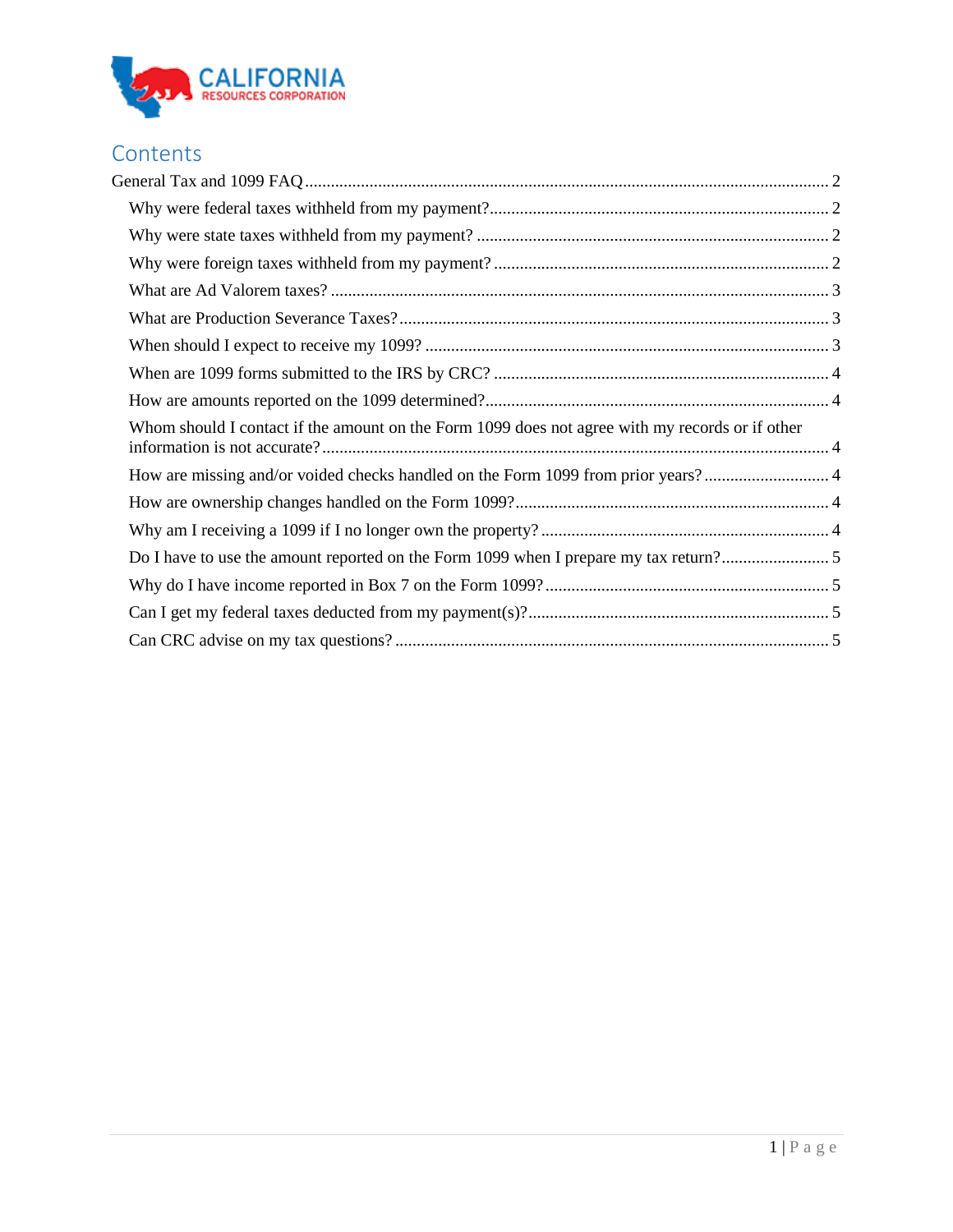

## \*General Tax and 1099 FAQ\*

## <span id="page-1-0"></span>Why were federal taxes withheld from my payment?

All payees are required to provide a Social Security/Tax Identification number to CRC or the payee will be subject to tax withholding under applicable Internal Revenue Service regulations. For further information on federal tax withholding, please contact the CRC hotline, 1-855-272-5519 Option 1 or email [OwnerRelationsHelpDesk@crc.com.](mailto:OwnerRelationsHelpDesk@crc.com.)

## <span id="page-1-1"></span>Why were state taxes withheld from my payment?

California tax law provides that payments for certain California sourced income, made to non-California resident payees, are subject to a 7% withholding tax. This includes payments to non-California resident payees for "rents" and "royalties" on natural resources from properties located in California. Pursuant to such laws, CRC will withhold 7% withholding tax from each payment unless you provide the appropriate California Franchise Tax Board form.

- California residents (individuals or businesses that have a permanent place of business, including P.O. Boxes) are exempt from withholding, but are required to complete Form 590 to certify they are a California resident.
- California non-residents are generally subject to California withholding and should complete Form 587. Form 587 is used to determine, if withholding is required on a payment to a nonresident, the amount of income sourced to California (as indicated in Part IV).
- A Non-resident Withholding Waiver Request, California Form 588, is used to request a waiver on withholding payments of California source income to non-resident payees. Once the waiver has been accepted by the State, an approval will be mailed out which will need to be received by CRC.

Please contact your tax advisor to assist in determining the appropriate California Franchise Tax Board form for your situation. For further information on state tax withholding, please contact the CRC hotline, 1-855-272-5519 Option 1 or email [OwnerRelationsHelpDesk@crc.com.](mailto:OwnerRelationsHelpDesk@crc.com.)

#### <span id="page-1-2"></span>Why were foreign taxes withheld from my payment?

Rental income from real property located in the United States and the gain from its sale will always be U.S. source income subject to tax in the United States regardless of the foreign investor's personal tax status and regardless of whether the United States has an income treaty with the foreign investor's home country.

The method by which rental income will be taxed depends on whether or not the foreign person who owns the property is considered "engaged in a U.S. trade or business." Ownership of real property is not considered a U.S. trade or business if it consists of merely passive activity such as a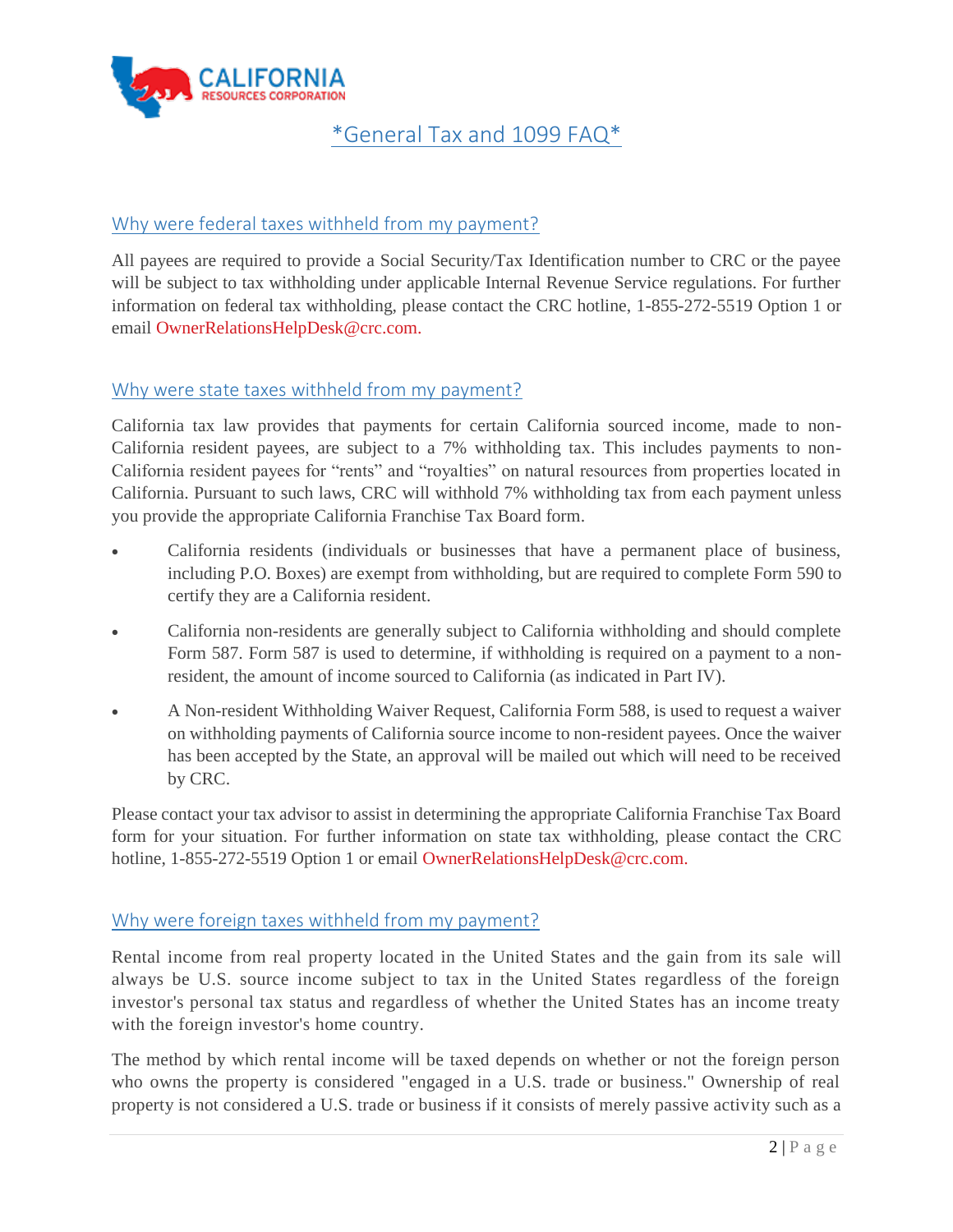

net lease in which the lessee pays rent, as well as all taxes, operating expenses, repairs, and interest in principal on existing mortgages and insurance in connection with the property. Such passive rental income is subject to a flat 30 percent withholding tax (unless reduced by an applicable income tax treaty) applied to the gross income rather than the "net rent" received. Thus, the real estate taxes, operating expenses, ground rent, repairs, interest and principal on any existing mortgages, and insurance premiums paid by the lessee on behalf of the foreign owner-lessor, must be included in gross income subject to the 30 percent withholding

tax. The gross income and withheld taxes must be reported on Form 1042-S, Foreign Persons U.S. Source Income Subject to Withholding to the IRS and the payee by March 15 of the following calendar year. The payor must also submit Form 1042, Annual Withholding Tax Return for U.S. Source Income of Foreign Persons, by March 15.

Please contact your tax advisor to assist in determining the appropriate United States Tax form for your situation. For further information on state tax withholding, please contact the CRC hotline, 1-855- 2725519 Option 1 or email [OwnerRelationsHelpDesk@crc.com.](mailto:OwnerRelationsHelpDesk@crc.com.)

#### <span id="page-2-0"></span>What are Ad Valorem taxes?

Ad Valorem taxes are County level taxes (like property taxes on mineral rights) that are imposed once the minerals are producing and are collected once per year. CRC applies a portion of the Ad Valorem tax to the Owner's account twice per year. If you have any additional questions regarding Ad Valorem taxes, please contact the CRC hotline, 1-855-272-5519 Option 1 or email [OwnerRelationsHelpDesk@crc.com.](mailto:OwnerRelationsHelpDesk@crc.com.)

#### <span id="page-2-1"></span>What are Production Severance Taxes?

A statewide assessment tax by State of California on oil and gas produced in California. This assessment goes to support the Department of Conservation's Division of Oil, Gas, and Geothermal Resources (DOGGR), and is levied pursuant to Article 7, Division 3, of the Public Resources Code. DOGGR oversees the drilling, operation, maintenance, and plugging and abandonment of oil, natural gas, and geothermal wells. The regulatory program emphasizes the wise development of oil, natural gas, and geothermal resources in the State through sound engineering practices that protect the environment, prevent pollution, and ensure public safety. If you have any additional questions regarding Production Severance Taxes, please contact the CRC hotline, 1-855-272-5519 Option 1 or email [OwnerRelationsHelpDesk@crc.com.](mailto:OwnerRelationsHelpDesk@crc.com.)

#### <span id="page-2-2"></span>When should I expect to receive my 1099?

CRC will mail out the Form 1099 by January 31st of each year. Royalty Owners can also obtain their Form 1099 through the [crcroyalty.com](http://crcroyalty.com/) website. IRS regulations do not require CRC to furnish this information for non-resident aliens, non-profit organizations, incorporated entities, royalty owners who have annual payments of less than \$10, or for non-employee compensation of less than \$600 (working interest owners/others). For information regarding Form 1099, please contact the CRC hotline, 1-855-272-5519 Option 1 or email [OwnerRelationsHelpDesk@crc.com.](mailto:OwnerRelationsHelpDesk@crc.com.)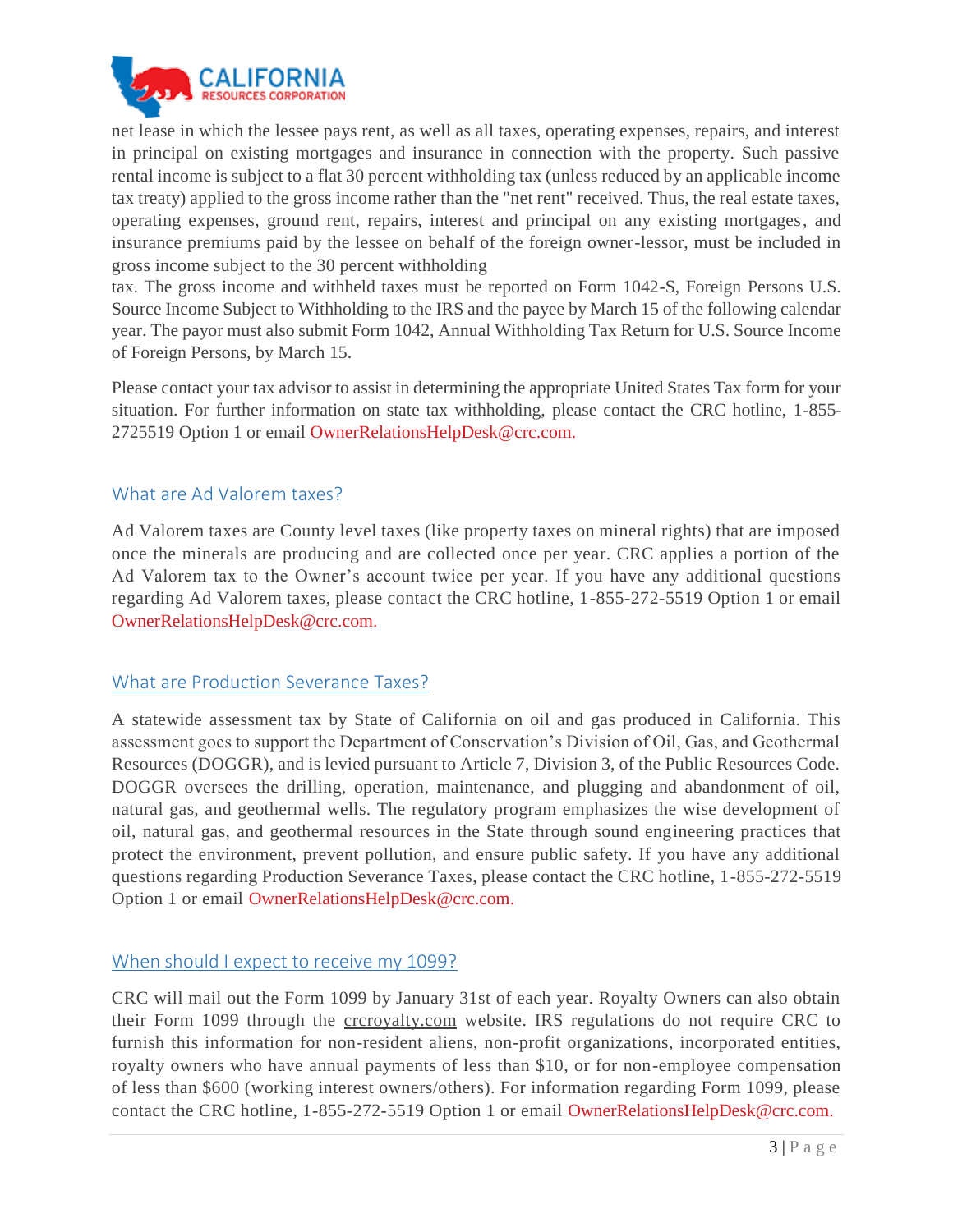

## <span id="page-3-0"></span>When are 1099 forms submitted to the IRS by CRC?

CRC submits the 1099 forms to the IRS on or before March 31st.

#### <span id="page-3-1"></span>How are amounts reported on the 1099 determined?

Amounts reported on the 1099 forms include all gross revenue listed on the checks issued to owners during the prior calendar year. Other owner information reflected on the 1099 form (owner name, SSN, address, etc.) is based on the information known to CRC at the time the 1099 forms are generated. Checks issued and subsequently voided during the same year will not be counted.

## <span id="page-3-2"></span>Whom should I contact if the amount on the Form 1099 does not agree with my records or if other information is not accurate?

Please contact the CRC hotline with your inquiry at 1-855-272-5519 Option 1 or email [OwnerRelationsHelpDesk@crc.com.](mailto:OwnerRelationsHelpDesk@crc.com.)

#### <span id="page-3-3"></span>How are missing and/or voided checks handled on the Form 1099 from prior years?

The IRS requires that all payments made in the calendar year be included on the Form 1099. Forms will not be restated due to missing and voided checks, which were voided and reissued in subsequent year(s) based on owners' requests. Forms 1099 that have been sent out and submitted for prior calendar years will not be restated and resubmitted to the IRS unless restatements relate to a CRC internal error.

#### <span id="page-3-4"></span>How are ownership changes handled on the Form 1099?

Ownership changes communicated to CRC will be made prospectively and any Forms 1099 already submitted to the IRS will not be restated. However, if ownership changes were communicated to CRC during the Adjustment Period (February 1 – March 31) and checks were not cashed, CRC may void and reissue checks to the correct owners and restate the Form 1099, if time permits prior to the deadline for submitting the Form 1099 to the IRS, based on the number of late requests received.

#### <span id="page-3-5"></span>Why am I receiving a 1099 if I no longer own the property?

You are receiving a 1099 because one or more payments were issued to you within the calendar year in question on the 1099. If you have not cashed any checks or acquired any direct deposits within the calendar year in question, then please contact CRC immediately at the CRC hotline, 1-855-272-5519 Option 1 or email [OwnerRelationsHelpDesk@crc.com](mailto:OwnerRelationsHelpDesk@crc.com.) so CRC can void the outstanding payments and restate the Form 1099. Changes will only be made if they are communicated to CRC within the Adjustment Period (February 1 –March 31) and if time permits.